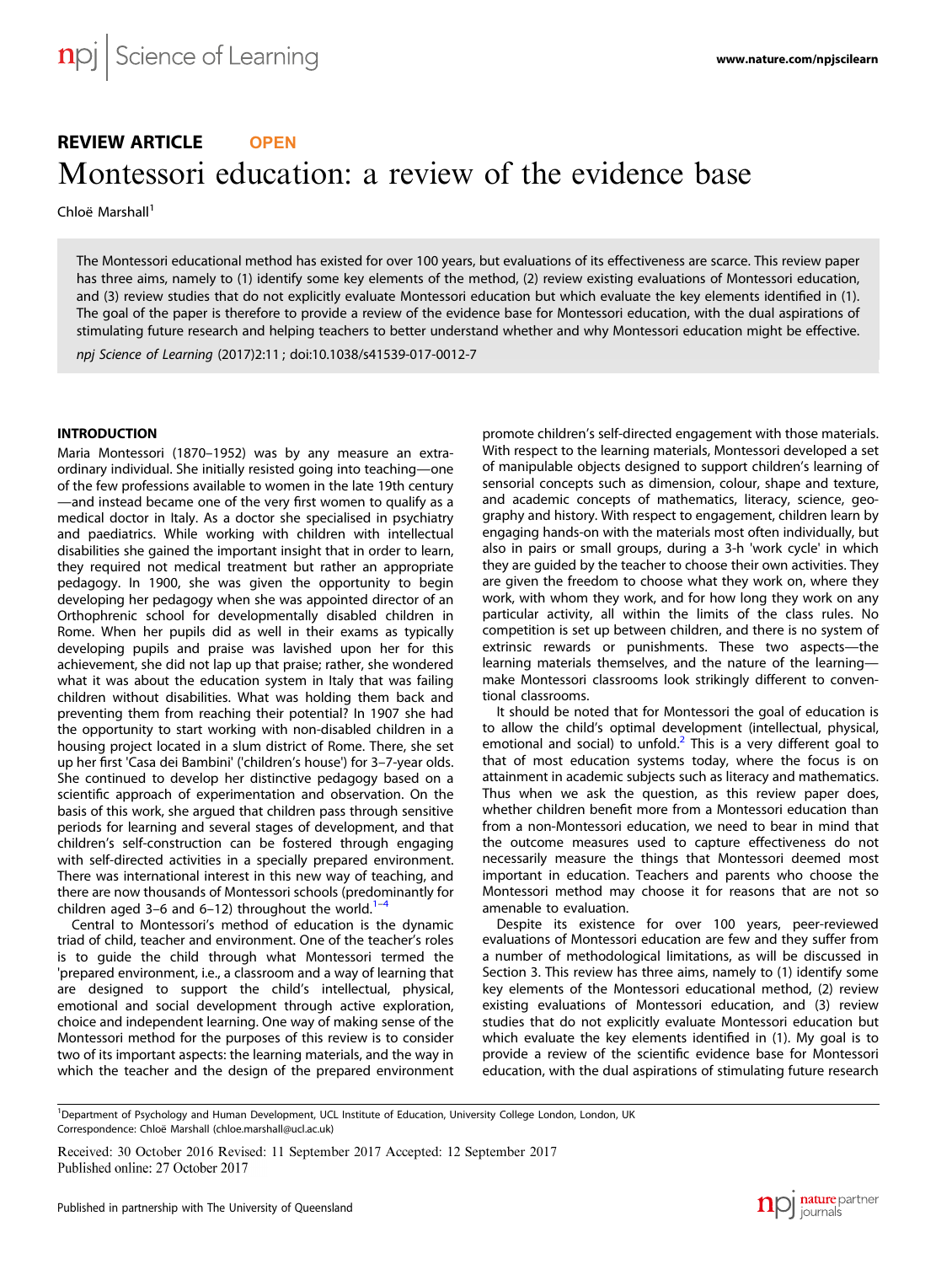and helping teachers to better understand whether and why Montessori education might be effective.

# SOME KEY ELEMENTS OF THE MONTESSORI EDUCATIONAL

mences **of this section is to isolate some key elements of the** Montessori method, in order to better understand why, if Montessori education is effective, this might be, and what elements of it might usefully be evaluated by researchers. These are important considerations because there is considerable variability in how the Montessori method is implemented in different schools, and the name, which is not copyrighted, is frequently used without full adherence.<sup>[5,6](#page-7-0)</sup> Nevertheless, some elements of the method might still be beneficial, or could be successfully incorporated (or, indeed, are already incorporated) into schools that do not want to carry the name 'Montessori' or to adhere fully to its principles. Pinpointing more precisely what—if anything—about the Montessori method is effective will enable a better understanding of why it works. Furthermore, it has been argued that there might be dangers in adopting wholesale and uncritically an educational method that originated over 100 years ago, in a world that was different in many ways to today's.<sup>[7](#page-7-0)</sup> If the method is to be adopted piecemeal, which pieces should be adopted? As outlined previously, two important aspects of Montessori's educational method are the learning materials, and the self-directed nature of children's engagement with those materials. Some key elements of each of these aspects will now be considered in turn.

### The learning materials

The first learning materials that the child is likely to encounter in the Montessori classroom are those that make up the practical life curriculum. These are activities that involve pouring different materials, using utensils such as scissors, tongs and tweezers, cleaning and polishing, preparing snacks, laying the table and washing dishes, arranging flowers, gardening, doing up and undoing clothes fastenings, and so on. Their aims, in addition to developing the child's skills for independent living, are to build up the child's gross and fine motor control and eye-hand coordination, to introduce them to the cycle of selecting, initiating, completing and tidying up an activity (of which more in the next section), and to introduce the rules for functioning in the social setting of the classroom.

As the child settles into the cycle of work and shows the ability to focus on self-selected activities, the teacher will introduce the sensorial materials. The key feature of the sensorial materials is that each isolates just one concept for the child to focus on. The pink tower, for example, consists of ten cubes which differ only in their dimensions, the smallest being 1 cm<sup>3</sup>, the largest 10 cm<sup>3</sup>. In building the tower the child's attention is being focused solely on the regular decrease in volume of successive cubes. There are no additional cues—different colours for example, or numbers written onto the faces of the cube—which might help the child to sequence the cubes accurately. Another piece of sensorial material, the sound boxes, contains six pairs of closed cylinders that vary in sound from soft to loud when shaken, and the task for the child is to find the matching pairs. Again, there is only one cue that the child can use to do this task: sound. The aim of the sensorial materials is not to bombard the child's senses with stimuli; on the contrary, they are tools designed for enabling the child to classify and put names to the stimuli that he will encounter on an everyday basis.

The sensorial materials, are, furthermore, designed as preparation for academic subjects. The long rods, which comprise ten red rods varying solely in length in 10 cm increments from 10 cm to 1 m, have an equivalent in the mathematics materials: the number rods, where the rods are divided into alternating 10 cm sections of red and blue so that they take on the numerical values 1–10. The touchboards, which consist of alternate strips of sandpaper and smooth paper for the child to feel, are preparation for the sandpaper globe in geography—a globe where the land masses are made of rough sandpaper but the oceans and seas are smooth. The touchboards are also preparation for the sandpaper letters in literacy and sandpaper numerals in mathematics, which the child learns to trace with his index and middle fingers.

Key elements of the literacy curriculum include the introduction of writing before reading, the breaking down of the constituent skills of writing (pencil control, letter formation, spelling) before the child actually writes words on paper, and the use of phonics for teaching sound-letter correspondences. Grammar—parts of speech, morphology, sentence structure—are taught systematically through teacher and child-made materials.

In the mathematics curriculum, quantities 0–10 and their symbols are introduced separately before being combined, and large quantities and symbols (tens, hundreds and thousands) and fractions are introduced soon after, all through concrete materials. Operations (addition, subtraction, multiplication, division, the calculation of square roots) are again introduced using concrete materials, which the child can choose to stop using when he is able to succeed without that concrete support.

Principles running throughout the design of these learning materials are that the child learns through movement and gains a concrete foundation with the aim of preparing him for learning more abstract concepts. A further design principle is that each piece of learning material has a 'control of error' which alerts the child to any mistakes, thereby allowing self-correction with minimal teacher support.

### Self-directed engagement with the materials

Important though the learning materials are, $8$  they do not, in isolation, constitute the Montessori method because they need to be engaged with in a particular way. Montessori observed that the young child is capable of concentrating for long periods of time on activities that capture his spontaneous interest. $2-4$  $2-4$  $2-4$  There are two features of the way that children engage with the learning materials that Montessori claimed promoted this concentration. The first is that there is a cycle of activity surrounding the use of each piece of material (termed the 'internal work cycle<sup>'[9](#page-7-0)</sup>). If a child wishes to use the pink tower, for example, he will have to find a space on the floor large enough to unroll the mat that will delineate his work area, carry the ten cubes of the pink tower individually to the mat from where they are stored, then build the tower. Once he has built the tower he is free to repeat this activity as many times as he likes. Other children may come and watch, and if he wishes they can join in with him, but he will be able to continue on his own if he prefers and for as long as he likes. When he has had enough, he will dismantle the pink tower and reassemble it in its original location, ready for another child to use. This repeated and self-chosen engagement with the material, the lack of interruption, and the requirement to set up the material and put it away afterwards, are key elements aimed at developing the child's concentration.<sup>[10](#page-7-0)</sup>

The second feature which aims to promote concentration is that these cycles of activity take place during a 3-h period of time (termed the 'external work cycle'<sup>[9](#page-7-0)</sup>). During those 3 h children are mostly free to select activities on their own and with others, and to find their own rhythm of activity, moving freely around the classroom as they do so. One might wonder what the role of the teacher is during this period. Although the children have a great deal of freedom in what they do, their freedom is not unlimited. The teacher's role is to guide children who are finding it hard to select materials or who are disturbing others, to introduce new materials to children who are ready for a new challenge, and to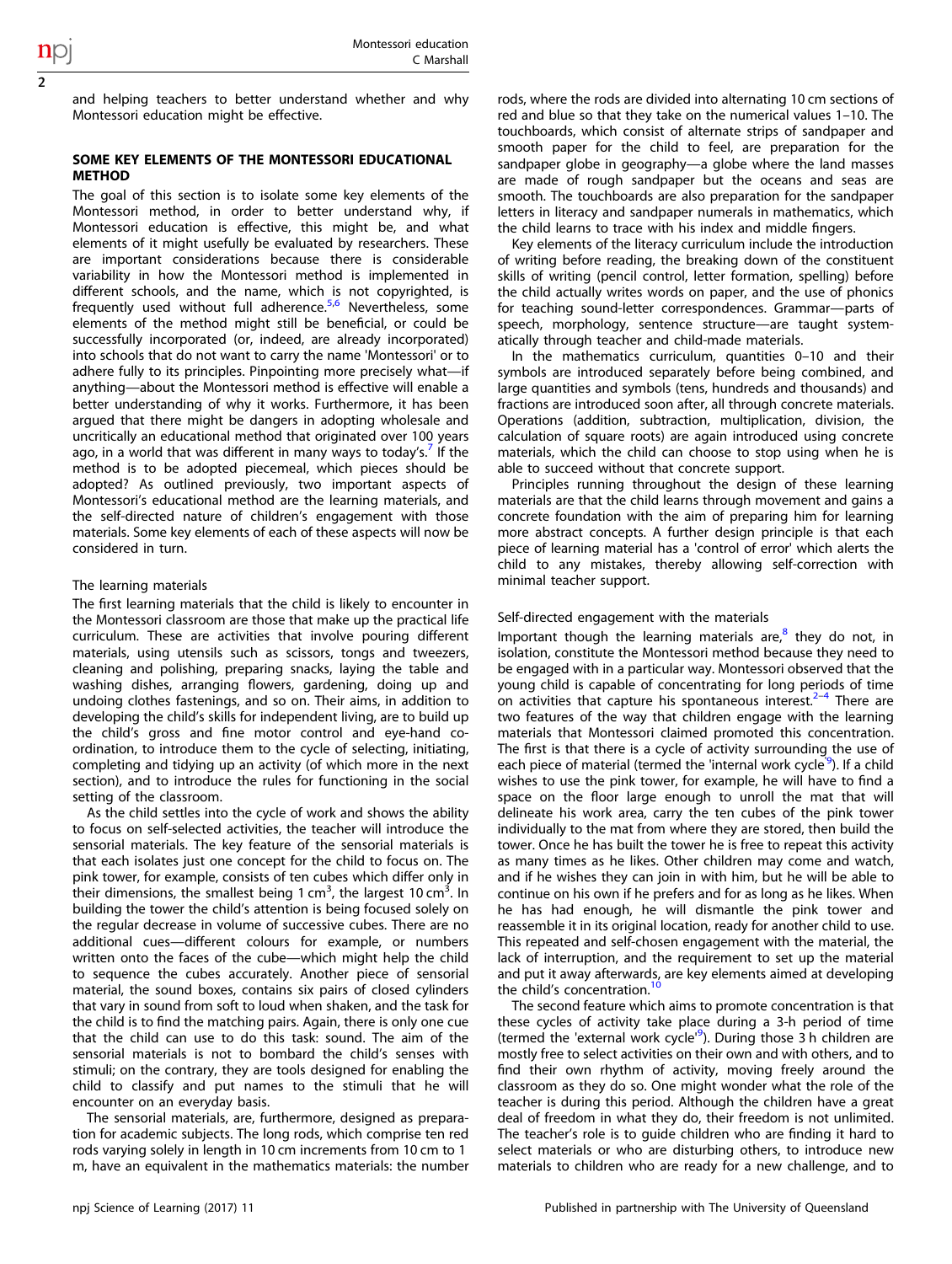conduct small-group lessons. Her decisions about what to teach are made on the basis of careful observations of the children. Although she might start the day with plans of what she will do during the work cycle, she will be led by her students and their needs, and there is no formal timetable. Hence the Montessori classroom is very different to the teacher-led conventional classroom with its highly structured day where short timeslots are devoted to each activity, the whole class is engaged in the same activities at the same time, and the teacher instructs at the front of the class.

In summary, there are two aspects of Montessori classrooms that are very different to conventional classrooms: the learning materials themselves, and the individual, self-directed nature of the learning under the teacher's expert guidance. All the elements described here—the features of the learning materials themselves (e.g., each piece of material isolates just one concept, each contains a control of error that allows for self-correction, learning proceeds from concrete to abstract concepts) and the child-led manner of engagement with those materials (e.g., self-selection, repeated and active engagement, tidying up afterwards, freedom from interruption, lack of grades and extrinsic rewards) might potentially benefit development and learning over the teaching of the conventional classroom. We will return to many of the elements discussed here in the following two sections. (This has necessarily been only a brief survey of some of the most important elements of the Montessori method. Readers wanting to find out more are again directed to refs. [2](#page-7-0)-[4](#page-7-0)).

There are few peer-reviewed evaluations of Montessori education, and the majority have been carried out in the USA. Some have evaluated children's outcomes while those children were in Montessori settings, and others have evaluated Montessorieducated children after a period of subsequent conventional schooling. As a whole this body of research suffers from several methodological limitations. Firstly, few studies are longitudinal in design. Secondly, there are no good quality randomised control trials; most researchers have instead tried to match participants in Montessori and comparison groups on as many likely confounding variables as possible. Thirdly, if children in the Montessori group do score higher than those in the non-Montessori group on a particular outcome measure, then assuming that that effect can be attributed to being in a Montessori classroom, what exactly is it about Montessori education that has caused the effect? Montessori education is a complex package—how can the specific elements which might be causing the effect be isolated? At a very basic level—and drawing on two of the main aspects of Montessori education outlined above—is the effect due to the learning materials or to the self-directed way in which children engage with them (and can the two be separated)? Fourthly, there are presumably differences between Montessori schools (including the way in which the method is implemented) that might influence children's outcomes, but studies rarely include more than one Montessori school, and sometimes not more than one Montessori class. Fifthly, and relatedly, there is the issue of 'treatment fidelity'—what counts as a Montessori classroom? Not all schools that call themselves 'Montessori' adhere strictly to Montessori principles, have trained Montessori teachers, or are accredited by a professional organisation. A sixth, and again related, point is that children's experiences in Montessori education will vary in terms of the length of time they spend in Montessori education, and the age at which they attend. Finally, the numbers of children participating in studies are usually small and quite narrow in terms of their demographics, making generalisation of any results problematic. These methodological issues are not limited to evaluations of Montessori education, of course—they are relevant to much of educational research.

Of these, the lack of randomised control trials is particularly notable given the recognition of their importance in educa-tion.<sup>11,[12](#page-7-0)</sup> Parents choose their child's school for a host of different reasons, $13$  and randomisation is important in the context of Montessori education because parents who choose a nonconventional school for their child might be different in relevant ways from parents who do not, for example in their views on child-rearing and aspirations for their child's future. This means that if a study finds a benefit for Montessori education over conventional education this might reflect a parent effect rather than a school effect. Furthermore, randomisation also controls for socio-economic status (SES). Montessori schools are often feepaying, which means that pupils are likely to come from higher SES families; children from higher SES families are likely to do better in a variety of educational contexts.<sup>[14](#page-7-0)–[16](#page-7-0)</sup> A recent report found that even public (i.e., non-fee-paying) Montessori schools in the USA are not representative of the racial and socioeconomic diversity of the neighbourhoods they serve.<sup>[17](#page-7-0)</sup> However, random assignment of children to Montessori versus non-Montessori schools for the purposes of a randomised control trial would be very difficult to achieve because it would take away parental choice.

Arguably the most robust evaluation of the Montessori method to date is that by Lillard and Else-Quest.<sup>[18](#page-7-0)</sup> They compared children in Montessori and non-Montessori education and from two age groups—5 and 12-year olds—on a range of cognitive, academic, social and behavioural measures. Careful thought was given to how to overcome the lack of random assignment to the Montessori and non-Montessori groups. The authors' solution was to design their study around the school lottery that was already in place in that particular school district. All children had entered the Montessori school lottery; those who were accepted were assigned to the Montessori group, and those who were not accepted were assigned to the comparison (other education systems) group. Post-hoc comparisons showed similar income levels in both sets of families. Although group differences were not found for all outcome measures, where they were found they favoured the Montessori group. For 5-year olds, significant group differences were found for certain academic skills (namely letterword identification, phonological decoding ability, and math skills), a measure of executive function (the card sort task), social skills (as measured by social reasoning and positive shared play) and theory of mind (as measured by a false-belief task). For 12 year olds, significant group differences were found on measures of story writing and social skills. Furthermore, in a questionnaire that asked about how they felt about school, responses of children in the Montessori group indicated that they felt a greater sense of community. The authors concluded that 'at least when strictly implemented, Montessori education fosters social and academic skills that are equal or superior to those fostered by a pool of other types of schools'.<sup>[18](#page-7-0)</sup>

Their study has been criticised for using just one Montessori school,<sup>[19](#page-7-0)</sup> but Lillard and Else-Quest's response is that the school was faithful to Montessori principles, which suggests that the results might be generalisable to other such schools.<sup>[20](#page-7-0)</sup> That fidelity might impact outcomes has long been of concern,<sup>[21](#page-7-0)</sup> and was demonstrated empirically in a further, longitudinal, study, $6$ that compared high fidelity Montessori classes (again, from just one school), 'supplemented' Montessori classes (which provided the Montessori materials plus conventional activities such as puzzles, games and worksheets), and conventional classrooms. Children in these classes were 3–6 years old, and they were tested at two time-points: towards the beginning and towards the end of the school year. Although the study lacked random assignment of children to groups, the groups were matched with respect to key parent variables such as parental education. As in Lillard and Else-Quest's earlier study, $18$  outcome measures tapped a range of social and academic skills related to school readiness (i.e.,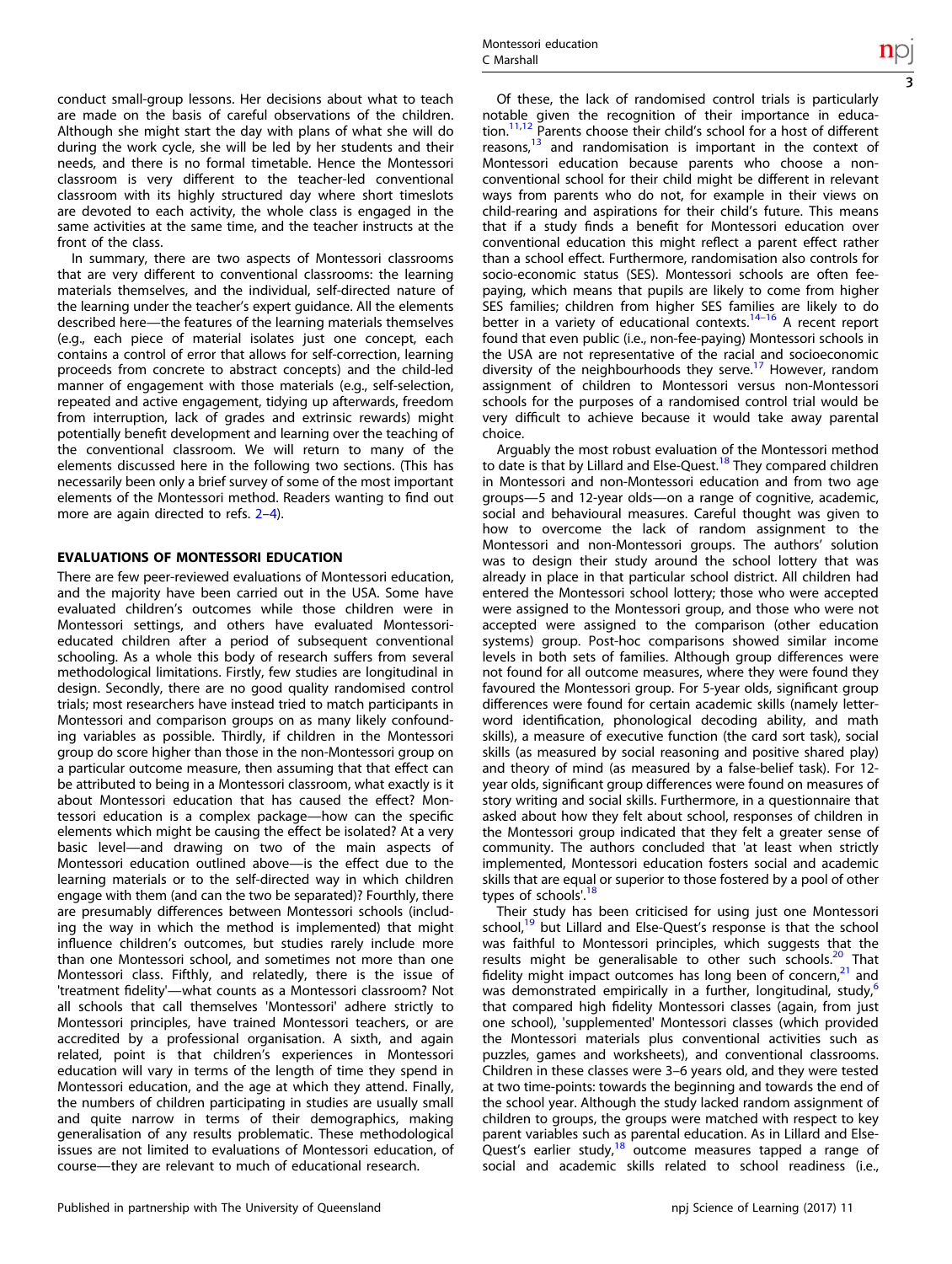children's preparedness to succeed in academic settings). There were two research questions: firstly, do preschool children's school readiness skills change during the academic year as a function of school type, and secondly, within Montessori schools, does the percentage of children using Montessori materials in a classroom predict children's school readiness skills at the end of the academic year? Overall, the answer to both questions was "yes". Children in the high-fidelity Montessori school, as compared with children in the other two types of school, showed significantly greater gains on measures of executive function, reading, math, vocabulary, and social problem-solving. Furthermore, the degree to which children were engaged with Montessori materials significantly predicted gains in executive function, reading and vocabulary. In other words, treatment fidelity mattered: children gained fewer benefits from being in a Montessori school when they were engaged in non-Montessori activities.

This study does not demonstrate definitively that the Montessori materials drove the effect: there might have been other differences between the high and lower fidelity classrooms—such as the teachers' interactions with their pupils—that were responsible for the difference in child outcomes.<sup>[6](#page-7-0)</sup> In a move to explore the role of the Montessori materials further, a more recent experimental study<sup>[22](#page-7-0)</sup> removed supplementary materials, to leave just the Montessori materials, from two of the three classrooms in a Montessori school that served 3–6-year olds. Over a period of 4 months children in the classrooms from which supplementary materials were removed made significantly greater gains than children from the unchanged classroom on tests of letter-word identification and executive function, although not on measures of vocabulary, theory of mind, maths, or social problem-solving. The authors acknowledge weaknesses in the study design, including the small number of participants (just 52 across the three classrooms) and the short duration. Nevertheless, the study does provide a template for how future experimental manipulations of fidelity to the Montessori method could be carried out.

Fidelity is important because variation in how faithful Montessori schools are to the 'ideal' is likely to be an important factor in explaining why such mixed findings have been found in evaluations of the Montessori method. $\overline{6}$  $\overline{6}$  $\overline{6}$  For example, two early randomised control trials to evaluate Head Start in the USA did not find any immediate benefit of Montessori preschool programmes over other types of preschool programmes.<sup>[23,24](#page-7-0)</sup> In both programmes, only 4-year olds were included, whereas the ideal in Montessori preschool programmes is for 3–6 year olds to be taught in the same class in order to foster child-to-child tutoring.<sup>[6](#page-7-0)</sup> Furthermore, in one of the programmes $^{23}$  $^{23}$  $^{23}$  the ideal 3-h work cycle was reduced to just 30 min.<sup>[6](#page-7-0)</sup> A more recent study of older children compared 8th grade Montessori and non-Montessori students matched for gender, ethnicity and socio-economic status.<sup>[25](#page-7-0)</sup> The study found lower scores for Montessori students for English/ Language Arts and no difference for maths scores, but the participating Montessori school altered the "ideal" by issuing evaluative grades to pupils and introducing non-Montessori activities.<sup>[6](#page-7-0)</sup>

These same limitations then make it difficult to interpret studies that have found 'later' benefits for children who have been followed up after a subsequent period of conventional education. In one of the studies discussed earlier, $^{23}$  $^{23}$  $^{23}$  social and cognitive benefits did emerge for children who had previously attended Montessori preschools and then moved to conventional schools, but these benefits did not emerge until adolescence, while a follow-up study $^{26}$  $^{26}$  $^{26}$  found cognitive benefits in Montessori males only, again in adolescence. Although such 'sleeper effects' have been widely reported in evaluations of early years interventions, they may be artefacts of simple measurement error and random fluctuations. $27$  Importantly, if the argument is that lack of fidelity to the Montessori method is responsible for studies not finding significant benefits of Montessori education at younger ages, it is not logical to then credit the Montessori method with any benefits that emerge in follow-up studies.

Some studies report positive outcomes for certain curricular areas but not others. One, for example, investigated scores on maths, science, English and social studies tests in the final years of compulsory education, several years after children had left their Montessori classrooms.<sup>[28](#page-7-0)</sup> Compared to the non-Montessori group (who were matched for gender, socioeconomic status, race/ ethnicity and high school attended), the Montessori group scored significantly higher on maths and science, but no differences were found for English and social studies. What might explain this differential effect? The authors suggested that the advantages for maths might be driven by the materials themselves, compared to how maths is taught in conventional classes.<sup>[28](#page-7-0)</sup> Alternatively, or perhaps in addition, children in Montessori classrooms might spend more time engaged in maths and science activities compared to children in conventional classes, with the amount of time spent on English and social studies not differing. However, the authors were unable, within the design of their study, to provide details of exactly how much time children in the Montessori school had spent doing maths, science, English and social studies, in comparison to the time that children in conventional classes were spending on those subjects.

Just as knowing what is going on in the Montessori classroom is vital to being able to interpret the findings of evaluations, so is knowing what is going on in the comparison classrooms. One of the earliest evaluations of Montessori education in the USA $^{22}$ speculated that Montessori would have found much to appreciate in one of the non-Montessori comparison classes, including its 'freedom for the children (moving about; working alone); its planned environment (innovative methods with tape recorder playback of children's conversations; live animals, etc.); its nonpunitive character (an "incorrect" answer deserves help, not anger; original answers are reinforced, but other answers are pursued); and its emphasis on concentration (the children sustained activity without direct supervision for relatively long periods of time)'. In some evaluations, the differences between Montessori and conventional classrooms might not actually be so great, which might explain why benefits of being educated in a Montessori classroom are not found. And even if the Montessori approach to teaching a particular curriculum area is different to those used in conventional classrooms, there are likely to be different, equallyeffective approaches to teaching the same concepts. This is a suggested explanation for the finding that although children in Montessori kindergartens had an advantage relative to their conventionally-educated peers for base-10 understanding in mathematics, they did not maintain this advantage when tested 2 years later.<sup>[30](#page-7-0)</sup>

While most evaluations are interested in traditional academic outcomes or factors related to academic success such as executive functions, a small number have investigated creativity. For example, an old study $31$  compared just 14 four and five-year-old children who attended a Montessori nursery school with 14 four and five-year olds who attended a conventional nursery school (matched for a range of parental variables, including attitudes and parental control). In a non-verbal creativity task, involving picture construction, they were given a blank sheet of paper, a piece of red gummed paper in the shape of a curved jellybean, and a pencil. They were then asked to think of and draw a picture in which the red paper would form an integral part. Each child's construction was rated for originality, elaboration, activity, and title adequacy, and these ratings were then combined into a 'creativity' score. The group of conventionally-schooled children scored almost twice as high as the Montessori group. A second task involved the child giving verbal descriptions of seven objects: a red rubber ball, a green wooden cube, a short length of rope, a steel mirror, a piece of rectangular clear plastic, a piece of chalk, and a short length of plastic tubing. Each description was scored

4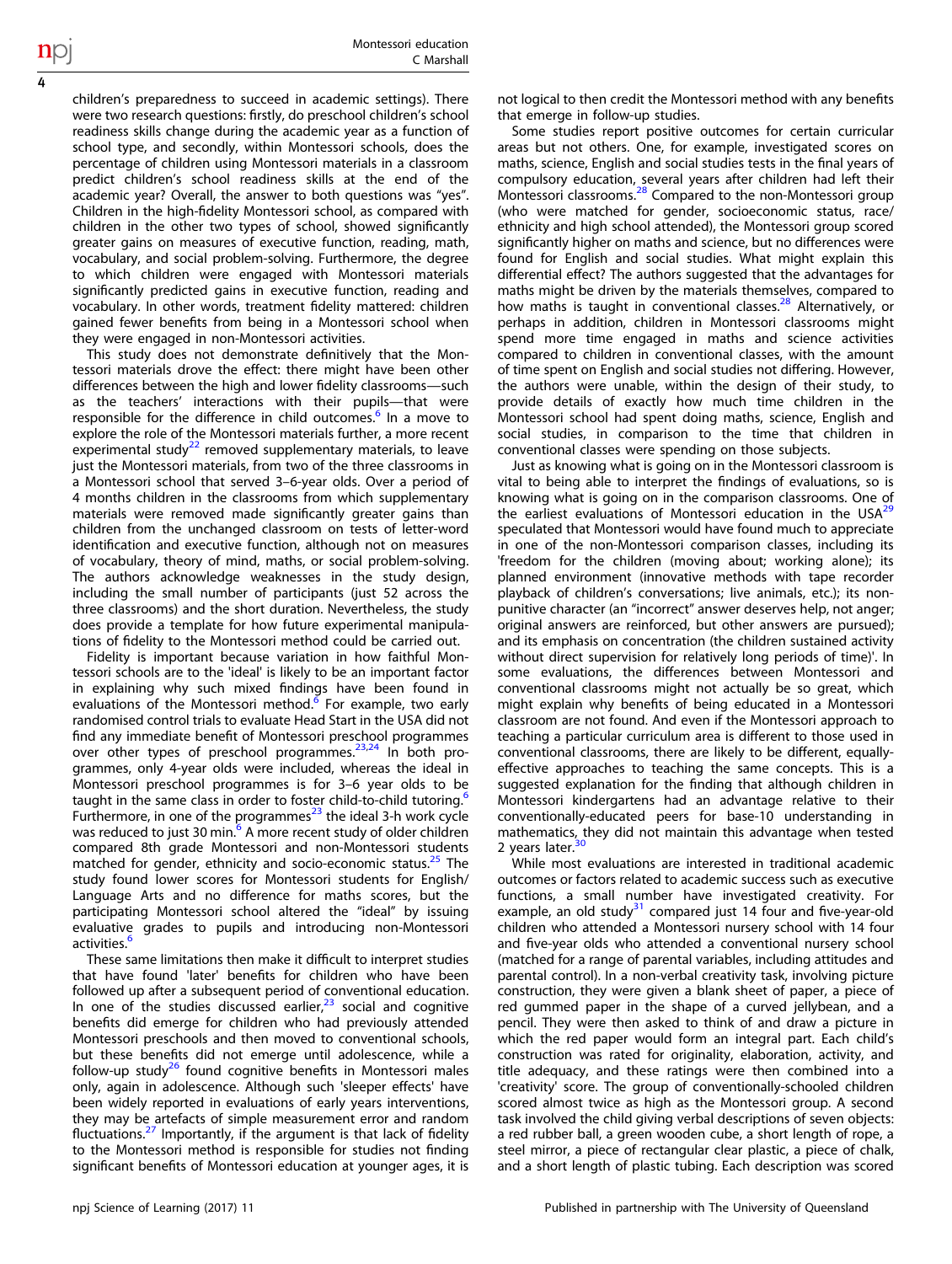as to whether it was functional (i.e., focused on the object's use) or whether it was a description of the object's physical characteristics (i.e., shape, colour, etc.). Like the non-verbal creativity task, this task differentiated the two groups: whereas the conventionally educated children gave more functional descriptions (e.g., for the cube: "you play with it"), the Montessori children gave more physical descriptions (e.g., "it's square, it's made of wood, and it's green"). A third task, the Embedded Figure Test, involved the child first being presented with a stimulus figure and then locating a similar figure located in an embedding context. Both accuracy and speed were measured. While the two groups did not differ in the number of embedded figures accurately located, the Montessori group completed the task significantly more quickly. The fourth and final task required children to draw a picture of anything they wanted to. Drawings were coded for the presence or absence of geometric figures and people. The Montessori group produced more geometric figures, but fewer people, than the conventional group.

The authors were careful not to cast judgement on the performance differences between the two groups. $31$  They wrote that 'The study does, however, support the notion that differing preschool educational environments yield different outcomes' and 'Montessori children responded to the emphasis in their programme upon the physical world and upon a definition of school as a place of work; the Nursery School children responded on their part to the social emphasis and the opportunity for spontaneous expression of feeling'. They did not, however, compare and contrast the particular features of the two educational settings that might have given rise to these differences.

Creativity has been studied more recently in France.<sup>[32](#page-7-0)</sup> Seven to twelve-year olds were tested longitudinally on five tasks tapping different aspects of creativity. 'Divergent' thinking tasks required children to (1) think of unusual uses for a cardboard box, (2) come up with ideas for making a plain toy elephant more entertaining, and (3) make as many drawings as possible starting from pairs of parallel lines. 'Integrative' thinking tasks required children to (1) invent a story based on a title that was provided to them, and (2) invent a drawing incorporating six particular shapes. Their sample was bigger than that of the previous study, $31$  comprising 40 pupils from a Montessori school and 119 from two conventional schools, and pupils were tested in two consecutive years (no information is provided about whether pupils from different schools were matched on any variable other than age). For both types of task and at both time-points the Montessori-educated children scored higher than the conventionally-educated children. Again, the authors made little attempt to pinpoint the precise differences between schools that might have caused such differences in performance.

None of the studies discussed so far has attempted to isolate individual elements of the Montessori method that might be accounting for any of the positive effects that they find. There are several studies, however, that have focused on the practical life materials. A quasi-experimental study $33$  demonstrated that the practical life materials can be efficacious in non-Montessori classrooms. More than 50 different practical life exercises were introduced into eight conventional kindergarten classes, while five conventional kindergarten classes were not given these materials and acted as a comparison group. The outcome measure was a fine motor control task, the 'penny posting test', whereby the number of pennies that a child could pick up and post through a one-inch slot in a can in two 30 s trials was counted. At pre-test the treatment and comparison groups did not differ in the number of pennies posted, but at post-test 6 months later the treatment group achieved a higher score than the comparison group, indicating finer motor control. A nice feature of this study is that teachers reported children in both groups spending the same amount of time on tasks designed to support fine motor control development, suggesting that there was something specific to the design of the practical life materials that was more effective in this regard than the conventional kindergarten materials on offer. And because the preschools that had used the practical life activities had introduced no other elements of the Montessori method, the effect could be confidently attributed to the practical life materials themselves.

An extension of this study $34$  investigated the potential benefits of the practical life materials for fine motor control by comparing 5-year olds in Montessori kindergarten programmes with 5-year olds in a conventional programme (reported to have similarities in teaching mission and pupil background characteristics) on the 'flag posting test'. In this task, the child was given a solid hardwood tray covered with clay in which there were 12 pinholes. There were also 12 paper flags mounted on pins, six to the right of the tray and six to the left, and the child's task was to place the flags one at time in the holes. The child received three scores: one for the amount of time taken to finish the activity, one for the number of attempts it took the child to put each flag into the hole, and one for hand dominance (to receive a score of 1 (established dominance) the child had to consistently use the same hand to place all 12 flags, whereas mixed dominance received a score of 0). Children were pre-tested at the beginning of the school year and post-tested 8 months later. Despite the lack of random assignment to groups, the two groups did not differ on pre-test scores, but they did at post-test: at post-test the Montessori group were significantly faster and significantly more accurate at the task, and had more established hand dominance. However, no attempt was made to measure how frequently children in both groups engaged with materials and activities that were designed to support fine motor control development. Furthermore, the children in the Montessori classrooms were at the age where they should also have been using the sensorial materials, some of which (for example, the 'knobbed cylinders' and 'geometric cabinet') are manipulated by holding small knobs, and whose use could potentially enhance fine motor control. At that age children would also have been using the 'insets for design', materials from the early literacy curriculum designed to enhance pencil control. Therefore, although the results of this study are consistent with the practical life materials enhancing fine motor control, the study does not securely establish that they do.

A further study<sup>[35](#page-7-0)</sup> introduced practical life exercises into conventional kindergarten classes, while control kindergarten classes were not given these materials. 15 min were set aside in the experimental schools' timetable for using the practical life materials, and they were also available during free choice periods. This time the outcome measure at pre-test and post-test was not fine motor skill but attention. There were benefits to attention of being in the experimental group, but only for girls—boys showed no such benefits. The differential gender impact of the practical life materials on the development of attention is puzzling. Girls did not appear to engage with the materials more than boys during the time that was set aside for using them, but no measure was taken of whether girls chose them more frequently than boys during the free choice periods. Similarly, there were no measurements of the time that children in both the experimental and control groups spent engaged in other activities that might have enhanced fine motor control. Nor is it clear whether it was the fine motor practice directly or rather the opportunity to select interesting activities (the teachers in the experimental schools commented on how interesting the children found the practical life activities) that was responsible for the benefits to attention that were recorded for girls.

Finally, it has been found that young adolescents in Montessori middle schools show greater intrinsic motivation than their peers in conventional middle schools (matched for an impressive array of background variables, including ethnicity, parental education and employment, home resources, parental involvement in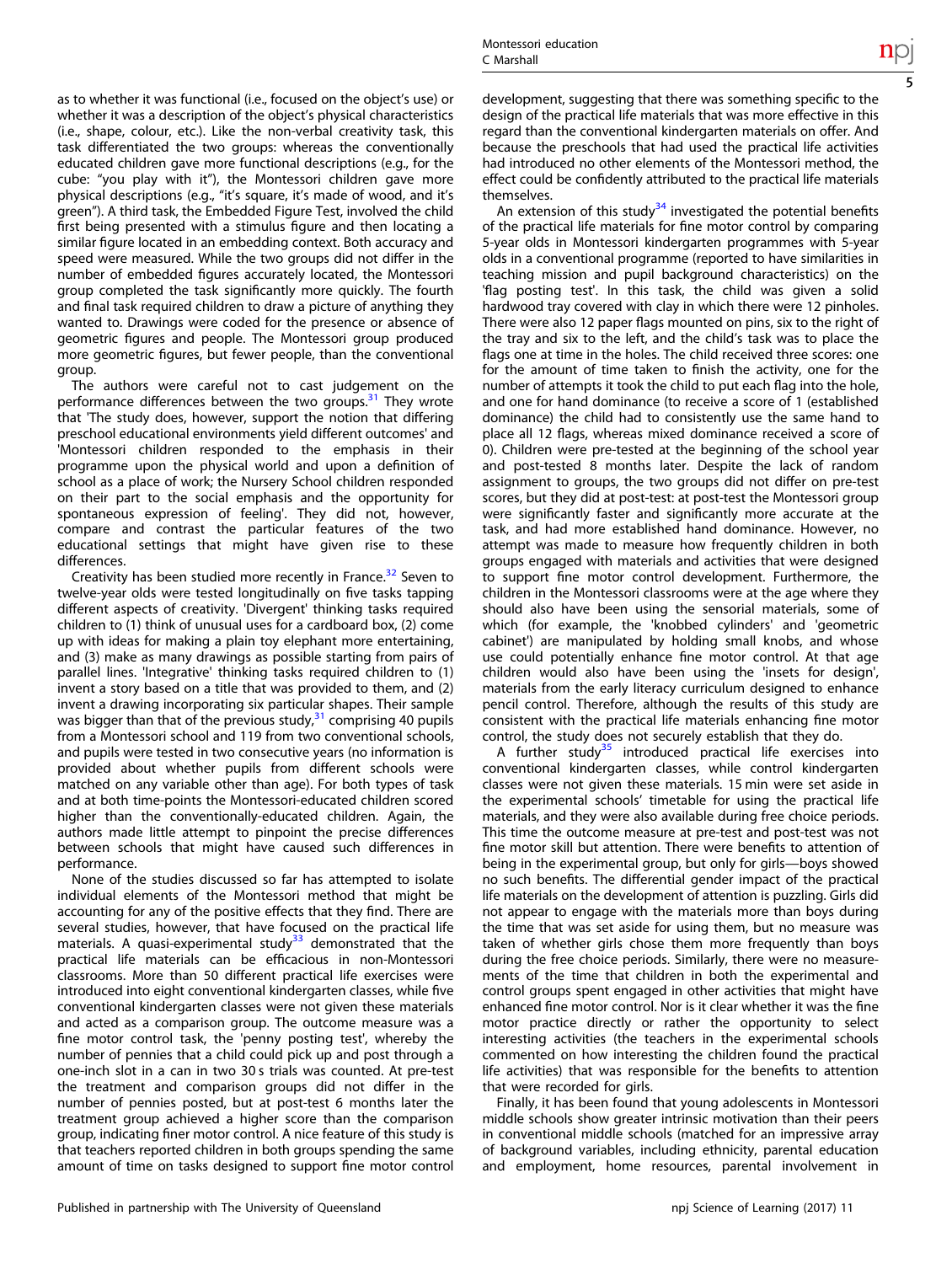school, and number of siblings). $36$  The authors did not establish exactly which elements of the Montessori method might be responsible for this finding, but they did speculate that the following might be relevant: "students were provided at least 2 h per day to exercise choice and self-regulation; none of the students received mandatory grades; student grouping was primarily based on shared interests, not standardised tests; and students collaborated often with other students". The authors did not evaluate the Montessori and non-Montessori groups on any measures of academic outcomes, but given the links between academic success and motivation at all stages of education (they provide a useful review of this literature), this link would be worth investigating in Montessori schools.

This section has discussed studies that have evaluated the Montessori method directly. To date there have been very few methodologically robust evaluations. Many suffer from limitations that make it challenging to interpret their findings, whether those findings are favourable, neutral or unfavourable towards the Montessori method. However, while randomised control trials could (and should) be designed to evaluate individual elements of the Montessori method, it is difficult to see how the random assignment of pupils to schools could work in practice (hence the ingenuity of the study reported in ref. [18\)](#page-7-0). Nor could trials be appropriately blinded—teachers, and perhaps parents and pupils too, would know whether they were in the Montessori arm of the trial. In other words, although random assignment and blinding might work for specific interventions, it is hard to see how they could work for an entire school curriculum. Furthermore, given the complexity of identifying what it is that works, why it works, and for whom it works best, additional information, for example from observations of what children and teachers are actually doing in the classroom, would be needed for interpreting the results.

### **EVALUATIONS OF KEY ELEMENTS OF MONTESSORI** EDUCATION THAT ARE SHARED WITH OTHER EDUCATIONAL **METHODS**

This final section examines studies that have not evaluated the Montessori method directly, but have evaluated other educational methods and interventions that share elements of the Montessori method. They, together with our growing understanding of the science underpinning learning, can add to the evidence base for Montessori education. Given the vast amount of research and the limited space in which to consider it, priority is given to systematic reviews and meta-analyses.

One of the best-researched instructional techniques is the use of phonics for teaching children to read. Phonics is the explicit teaching of the letter-sound correspondences that allow the child to crack the alphabetic code. Montessori's first schools were in Italy, and Italian orthography has relatively transparent one-to-one mappings between letters and sounds, making phonics a logical choice of method for teaching children the mechanics of reading and spelling. English orthography is, however, much less regular: the mappings between letters and sounds are many-to-many, and for this reason the use of phonics as a method of instruction has been challenged for English.<sup>[37](#page-7-0)</sup> Nevertheless, there is overwhelming evidence of its effectiveness despite English's irregularities.<sup>38</sup> At the same time, great strides have been made in elucidating the neural mechanisms that underlie early reading and reading impairments, and these too demonstrate the importance to successful reading of integrating sound and visual representations.<sup>4</sup>

As always in education, the devil is in the detail. Importantly, phonics programmes have the greatest impact on reading<br>accuracy when they are systematic.<sup>[39,40](#page-7-0)</sup> By 'systematic' it is meant that letter-sound relationships are taught in an organised sequence, rather than being taught on an ad hoc as-and-whenneeded basis. However, within systematic teaching of phonics

there are two very different approaches: synthetic phonics and analytic phonics. Synthetic phonics starts from the parts and works up to the whole: children learn the sounds that correspond to letters or groups of letters and use this knowledge to sound out words from left to right. Analytic phonics starts from the whole and drills down to the parts: sound-letter relationships are inferred from sets of words which share a letter and sound, e.g., hat, hen, hill, horse. Few randomised control trials have pitted synthetic and analytic phonics against one another, and it is not clear that either has the advantage. $\frac{4}{3}$ 

The Montessori approach to teaching phonics is certainly systematic. Many schools in the UK, for example, use word lists drawn from Morris's 'Phonics 44'.[42,43](#page-7-0) Furthermore, the Montessori approach to phonics is synthetic rather than analytic: children are taught the sound-letter code before using it to encode words (in spelling) and decode them (in reading). One of the criticisms of synthetic phonics is that it teaches letters and sounds removed from their meaningful language context, in a way that analytic phonics does not. $44$  It has long been recognised that the goal of reading is comprehension. Reading for meaning requires both code-based skills and language skills such as vocabulary, morphology, syntax and inferencing skills, $45$  and these two sets of skills are not rigidly separated, but rather interact at multiple levels. $46$  Indeed, phonics instruction works best where it is integrated with text-level reading instruction.<sup>[39,40](#page-7-0)</sup> The explicit teaching of phonics within a rich language context—both spoken and written—is central to the Montessori curriculum. No evaluations have yet pitted phonics teaching in the Montessori classroom versus phonics teaching in the conventional classroom, however, and so whether the former is differentially effective is not known.

Research into writing supports Montessori's view that writing involves a multitude of component skills, including handwriting, spelling, vocabulary and sentence construction.<sup>[47,48](#page-7-0)</sup> Proficiency in these skills predicts the quality of children's written composi-tions.<sup>[49](#page-7-0),[50](#page-7-0)</sup> In the Montessori classroom these skills are worked on independently before being brought together, but they can continue to be practised independently. A growing body of research from conventional and special education classrooms demonstrates that the specific teaching of the component skills of writing improves the quality of children's written compositions.<sup>[51](#page-7-0)–</sup> [54](#page-7-0)

With respect to teaching mathematics to young children, there are many recommendations that Montessori teachers would recognise in their own classrooms, such as teaching geometry, number and operations using a developmental progression, and using progress monitoring to ensure that mathematics instruction builds on what each child knows.<sup>[55](#page-7-0)</sup> Some of the recommended activities, such as 'help children to recognise, name, and compare shapes, and then teach them to combine and separate shapes<sup>1[55](#page-7-0)</sup> map exactly on to Montessori's sensorial materials such as the geometric cabinet and the constructive triangles. Other activities such as 'encourage children to label collections with number words and numerals<sup>1[55](#page-7-0)</sup> map onto Montessori's early mathematics material such as the number rods, the spindle box and the cards and counters. The importance of conceptual knowledge as the foundation for children being able to understand fractions has been stressed.<sup>[56](#page-7-0)</sup> The Montessori fraction circles—which provide a sensorial experience with the fractions from one whole to ten tenths—provide just such a foundation, as do practical life exercises such as preparing snacks (how should a banana be cut so that it can be shared between three children?) and folding napkins.

Finally in this section, it is worth returning to the sustained attention and self-regulation that have been argued to characterise children's engagement with the learning materials in the Montessori classroom. $2-4$  $2-4$  $2-4$  These are important parts of the complex cognitive construct of executive functions (EFs), which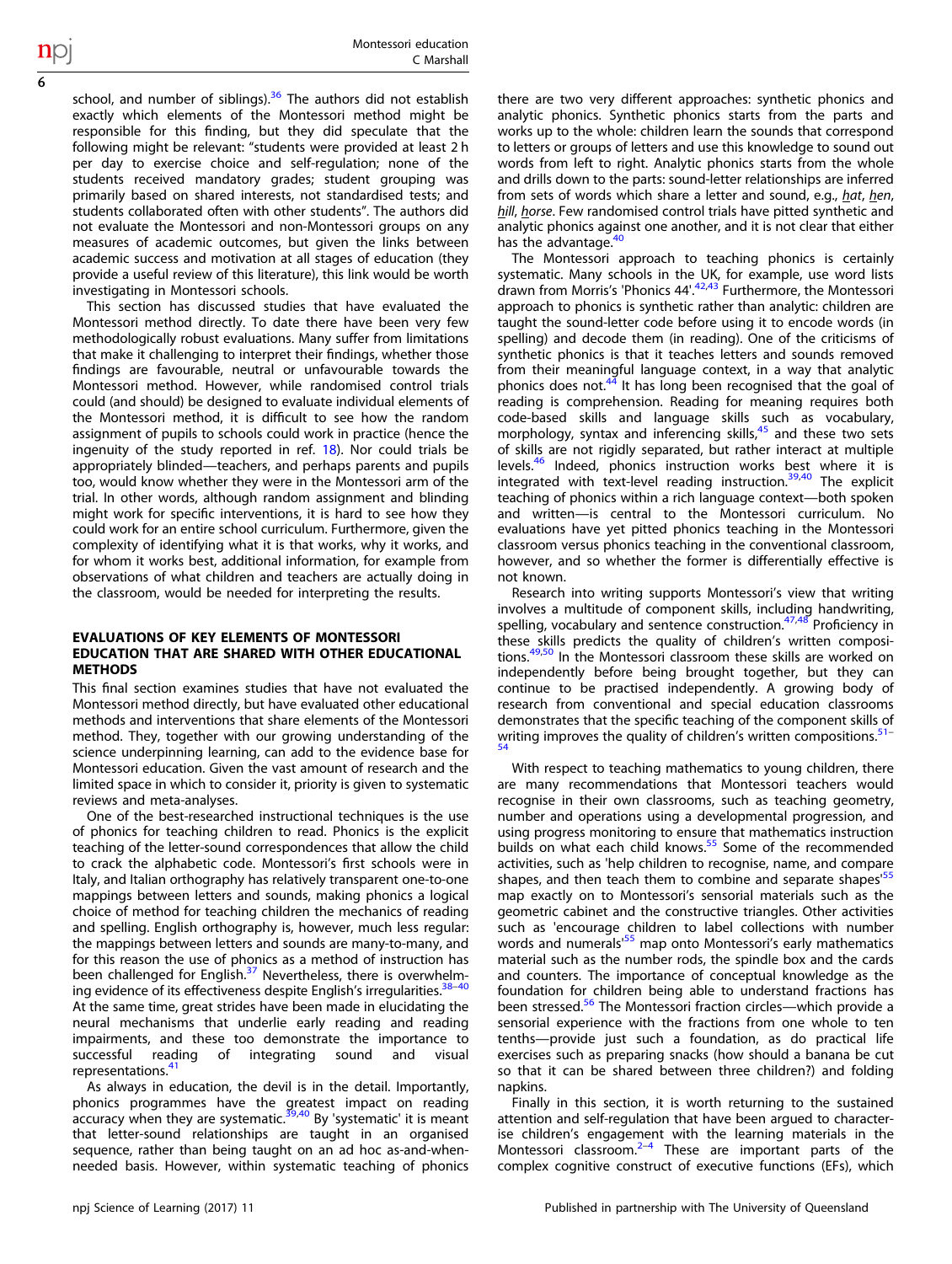7

also include inhibition, working memory and planning. Put simply, EFs are the set of processes that allow us to control our thoughts and actions in order to engage in motivated, goal-directed behaviour. That EFs are critical for academic success is backed by a wealth of research evidence.<sup>[57](#page-7-0)–[61](#page-8-0)</sup> Given this key role, EFs have become the target for a number of individually-administered interventions, full curricula, and add-ons to classroom curricula, such as CogMed (Pearson Education, Upper Saddle River, NJ), Tools of the Mind,<sup>[62](#page-8-0)</sup> PATHS (PATHS Training LLC, Seattle, WA), music, yoga and martial arts. A review study compared these, including Montessori education, and concluded that compared to interventions such as CogMed that solely target EFs, 'school curricula hold the greatest promise for accessibility to all and intervening early enough to get children on a positive trajectory from the start and affecting EFs most broadly'.<sup>6</sup>

Montessori education has been in existence for over a hundred years. Such longevity could well be due, at least in part, to its adaptability.<sup>[6](#page-7-0)</sup> However, by its very nature, of course, greater adaptability means lower fidelity. This paper has discussed evidence that children may benefit cognitively and socially from Montessori education that is faithful to its creator's principles, but it is less clear that adapted forms—which usually result in children spending less time engaged with self-chosen learning materials are as effective. Nevertheless, studies suggest that the practical life materials can be usefully introduced into non-Montessori classrooms to support the development of young children's fine motor skills and attention, and there is ample evidence from the wider educational literature that certain elements of the Montessori method—such as teaching early literacy through a phonic approach embedded in a rich language context, and providing a sensorial foundation for mathematics education—are effective. It has not been possible in this paper to give an exhaustive discussion of all the elements of Montessori education that might be beneficial, for example the lack of extrinsic rewards, the reduced emphasis on academic testing and lack of competition between pupils, the 3-year age-banding that fosters cross-age tutoring, or the presence of a trained teacher in the early years classroom.

Where does this leave Montessori education more than 100 years after its birth, and more than 60 years after the death of its creator? As others have noted, Montessori was a scientist who truly valued the scientific method and would not have expected her educational method to remain static.<sup>[64](#page-8-0)</sup> Yet Montessori teachers often feel fear or uncertainty about being able to apply Montessori's theories in new and innovative ways while still adhering to her underlying philosophical principles.<sup>[65](#page-8-0)</sup> Ultimately, only empirical research, undertaken by teachers and researchers working together, can be our guide, because the questions that need answering are empirical in nature. Neuroscientific research using neuroimaging methods which were not available in Montessori's day—might also play a guiding role. For example, Montessori was prescient in her views that adolescence was a special time in development where the individual required a specially-designed form of education to address their needs.<sup>[66](#page-8-0)</sup> Recent neuroimaging evidence points to adolescence as indeed being an important period for neural development, particularly for areas involved in executive functions and social cognition.<sup>[67,68](#page-8-0)</sup> Montessori did not fully develop her ideas for the education of 12–18-year olds during her lifetime, but it is an area where current Montessorians might be able to take over the reins. Although some Montessori schools take pupils up to the age of 18, they are few and far between, and to my knowledge there are no published evaluations of their effectiveness. Developing a Montessori education for this age group in conjunction with the best of our current knowledge of developmental cognitive neuroscience has the potential to make a very positive contribution.

Nor did Montessori consider using her method with the elderly. In the context of a rapidly aging population and increasing numbers of elderly adults with acquired cognitive impairments such as those that result from Alzheimer's disease.<sup>[69](#page-8-0)</sup> it is interesting to note that the Montessori method is now being adapted for use with dementia patients, with the aim of improving functioning in activities of daily living, such as feeding, and in cognition. There is strong evidence for a reduction in difficulties with eating, weak evidence for benefits on cognition, and mixed evidence for benefits on constructive engagement and positive affect. $70$  However, the quality of studies varies across domains; those evaluating effects on cognition have been of rather poor quality so far, and they have not yet examined whether there might be long-term effects. Nevertheless, given the challenges to developing successful medication for patients with Alzheimer's disease despite a detailed knowledge of changes in their neurobiology, it would be sensible to continue the search for successful behavioural interventions alongside that for medical interventions.<sup>[71](#page-8-0)</sup> One method for delivering Montessori-based activities to the elderly is via inter-generational programmes, whereby older adults with dementia are supported in teaching Montessori-based lessons to preschool children. Benefits have been reported for the adults involved, $72$  but whether the children also benefit in particular ways from such inter-generational teaching has not been evaluated. Nor is it known whether a Montessori education in childhood or Montessori-based activities experienced in later life can protect the executive control circuits of the brain, as has been proposed for bilingualism.<sup>[73](#page-8-0)</sup> A lifespan approach to the evaluation of the Montessori method involving both behavioural and neuroimaging methods might be valuable.

In sum, there are many methodological challenges to carrying out good quality educational research, including good quality research on the Montessori method. Arguably the most obvious challenge to emerge from the literature reviewed here is the practical difficulty of randomly allocating pupils to Montessori and non-Montessori schools in order to compare outcomes. The majority of studies have relied instead on trying to match pupils and teachers in Montessori and non-Montessori schools on a number of different variables, with the concomitant danger that unidentified factors have contributed to any difference in outcomes. Even if randomisation is achievable, studies need to be conducted on a large enough scale to not only allow generalisations to be made beyond the particular schools studied, but to also allow investigation of which children the Montessori method suits best. On a more optimistic note, recent experimental studies—whereby features of existing Montessori classrooms are manipulated in some way, or features of the Montessori method are added to non-Montessori classrooms—hold promise for investigating the effectiveness of particular elements of the Montessori method. The evidence base can be strengthened yet further by drawing on research of educational interventions with which it shares certain elements, and by drawing on related research in the science of learning. National and regional education systems are beset by regular swings of the pendulum, for example towards and away from phonics, $74$  and towards and away from children working individually.<sup>[75](#page-8-0)</sup> This means that elements of the Montessori method will sometimes be in vogue and sometimes not. It is therefore particularly important that Montessori teachers understand the evidence base that supports, or does not support, their pedagogy.

-------------------------------<br>I dedicate this work to Sandra Nash Petrek (1939–2017), an inspiring Montessorian.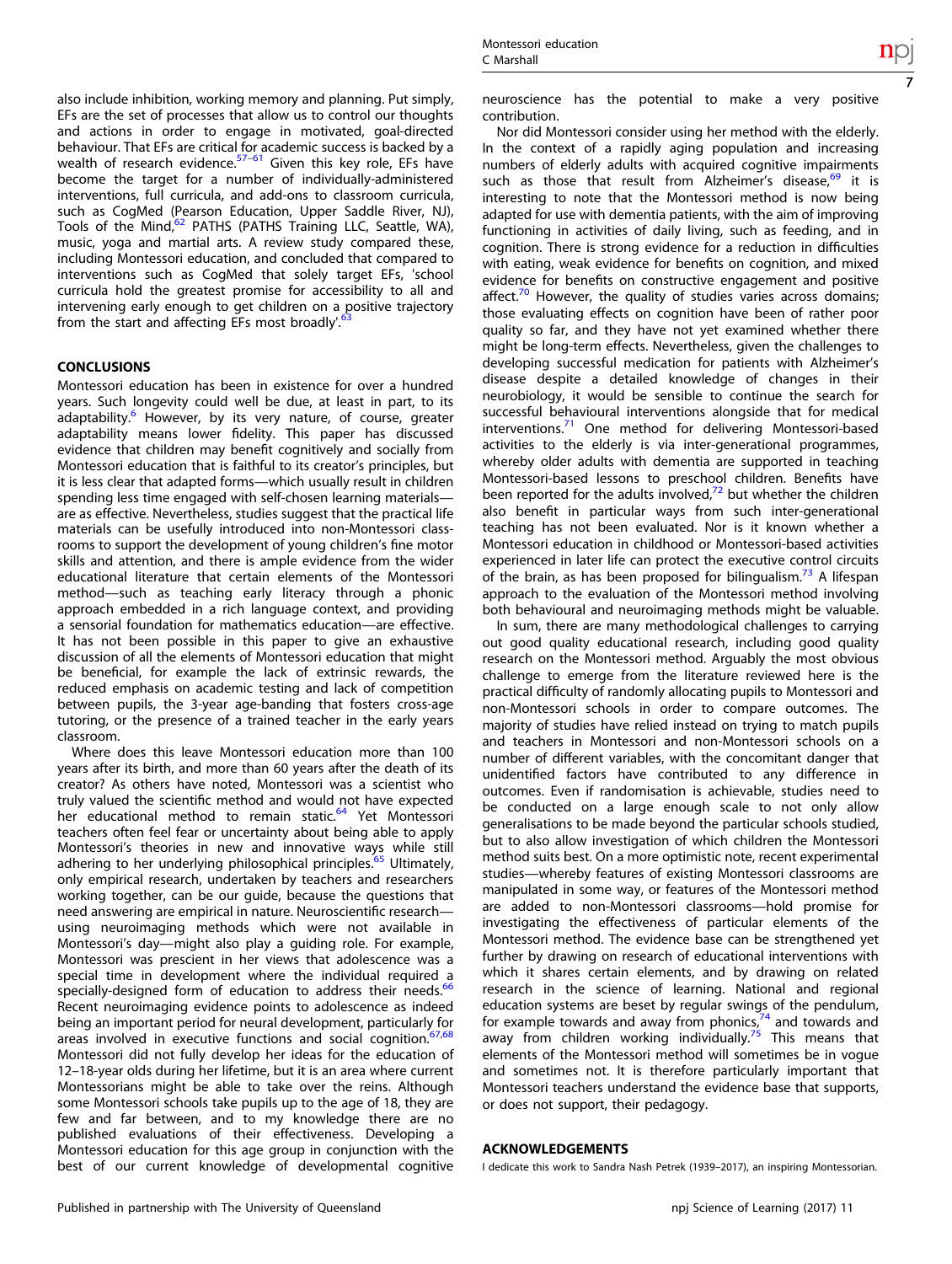<span id="page-7-0"></span>**Competing interests:** The author declares that they have no competing financial interests.

Publisher's note: Springer Nature remains neutral with regard to jurisdictional claims in published maps and institutional affiliations.

### **REFERENCES**

- 1. Foschi, R. Science and culture around Montessori's first "children's houses" in Rome (1907–1915). J. Hist. Behav. Sci. 44, 238–257 (2008).
- 2. Montessori, M. The Discovery of the Child (Clio Press, Oxford, UK, 1912/1988).
- 3. Polk Lillard, P. Montessori: A Modern Approach (Schocken Books, New York, NY, 1972) 4. Standing, E. M. Montessori: Her Life and Work (New American Library, New York, NY, 1957)
- 5. Daoust, C. J. An Examination of Implementation Practices in Montessori early childhood education. Doctoral thesis, University of California, Berkeley (2004).
- 6. Lillard, A. S. Preschool children's development in classic Montessori, supplemented Montessori, and conventional programs. J. School Psychol. 50, 379–401 (2012).
- 7. McDermott, J. J. in Montessori: Her Life and Work (ed Standing, E. M.) (New American Library, New York, NY, 1957).
- 8. Lillard, A. S. How important are the Montessori materials? Montessori Life 20, 20–25 (2008).
- 9. Cossentino, J. Big work: goodness, vocation and engagement in the Montessori method. Curric. Inq. 36, 63-92 (2006).
- 10. Montessori, M. The Secret of Childhood (Ballantine Books, New York, NY, 1966).
- 11. Goldacre, B. Building evidence into education. [https://www.gov.uk/government/](https://www.gov.uk/government/uploads/system/uploads/attachment_data/file/193913/Building_evidence_into_education.pdf) [uploads/system/uploads/attachment\\_data/](https://www.gov.uk/government/uploads/system/uploads/attachment_data/file/193913/Building_evidence_into_education.pdf)file/193913/Building\_evidence\_into\_ [education.pdf](https://www.gov.uk/government/uploads/system/uploads/attachment_data/file/193913/Building_evidence_into_education.pdf) (2013).
- 12. Torgerson, C. J. & Torgerson, D. J. The need for randomised controlled trials in educational research. Br. J. Educ. Stud. 25, 129-143 (2001).
- 13. Schneider, M., Marschall, M., Teske, P. & Roch, C. School choice and culture wars in the classroom: what different parents seek from education. Soc. Sci. Quaterly 79, 489–501 (1998).
- 14. DeGarmo, D. S., Forgatch, M. S. & Martinez, C. R. Parenting of divorced mothers as a link between social status and boys' academic outcomes: unpacking the effects of socioeconomic status. Child. Dev. 70, 1231–1245 (1999).
- 15. Okpala, C. O., Okpala, A. O. & Smith, F. E. Parental involvement, instructional expenditures, family socioeconomic attributes, and student achievement. J. Educ. Res. 95, 110–115 (2001).
- 16. Sirin, S. R. Socioeconomic status and academic achievement: a metaanalyticreview of research. Rev. Educ. Res. 75, 417–453 (2005).
- 17. Debs, M. C. Racial and economic diversity in U.S. public Montessori schools. J. Montessori Res. 2, 15–34 (2016).
- 18. Lillard, A. S. & Else-Quest, N. Evaluating Montessori education. Science 313, 1893–1894 (2016).
- 19. Linderfors, P. Letter to the editor: studying students in Montessori schools. Science 315, 596 (2007).
- 20. Lillard, A. S. & Else-Quest, N. Response to Lindenfors and MacKinnon. Science 315, 596–597 (2007).
- 21. Pitcher, E. G. An evaluation of the Montessori method in schools for young children. Child. Educ. 42, 489–492 (1966).
- 22. Lillard, A. S. & Heise, M. J. Removing supplementary materials from Montessori classrooms changed child outcomes. J. Montessori Res. 2, 16–26 (2016).
- 23. Karnes, M., Shewedel, A. & Williams, M. A. in As the Twig is Bent: Lasting Effects of Preschool Programs (ed. Consortium for Longitudinal Studies) (Erlbaum, Hillsdale, NJ, 1983).
- 24. Miller, L. B. & Dyer, J. L. Four preschool programs: Their dimensions and effects. Monogr. Soc. Res. Child Dev. 40, 1–170 (1975).
- 25. Lopata, C., Wallace, N. V. & Finn, K. V. Comparison of academic achievement between Montessori and traditional education programs. J. Res. Child. Educ. 20, 5–13 (2005).
- 26. Miller, L. B. & Bizzell, R. P. Long-term effects of four preschool programs: ninthand tenth-grade results. Child. Dev. 55, 1570–1587 (1984).
- 27. Clarke, A. D. B. & Clarke, A. M. "Sleeper effects" in development: fact or artefact? Dev. Rev. 1, 344–360 (1981).
- 28. Dohrmann, K., Nishida, T., Gartner, A., Lipsky, D. & Grimm, K. High school outcomes for students in a public Montessori program. J. Res. Child. Educ. 22, 205–217 (2007).
- 29. Banta, T. J. The Sands School Project: First Year Results (Department of Psychology, University of Cincinnati, Cincinnati, OH, 1968)
- 30. Laski, E. V., Vasilyeva, M. & Schiffman, J. Longitudinal comparison of place-value and arithmetic knowledge in Montessori and non-Montessori students. J. Mont. Res. 2, 1–15 (2016).
- 31. Dreyer, A. & Rigler, D. Cognitive performance in Montessori and nursery school children. J. Educ. Res. 62, 411–416 (1969).
- 32. Besançon, M. & Lubart, T. Differences in the development of creative competencies in children schooled in diverse learning environments. Learn. Ind. Diff. 18, 391–399 (2008).
- 33. Rule, A. & Stewart, R. Effects of practical life materials on kindergartners' fine motor skills. Early Child. Educ. J. 30, 9–13 (2002).
- 34. Bhatia, P., Davis, A. & Shamas-Brandt, E. Educational gymnastics: the effectiveness of Montessori practical life activities in developing fine motor skills in kindergartners. Early Educ. Dev. 26, 594–607 (2015).
- 35. Stewart, R. A., Rule, A. C. & Giordano, D. A. The effect of fine motor skill activities on kindergarten student attention. Early Child. Educ. J. 35, 103–109 (2007).
- 36. Rathunde, K. & Csikszetnmihalyi, M. Middle school students' motivation and quality of experience: A comparison of Montessori and traditional school environments. Am. J. Educ. 111, 341–371 (2005).
- 37. Dombey, H. in Phonics: Practice, Research and Policy (eds Lewis, M. & Ellis, S.) (Paul Chapman Publishing, London, UK, 2006).
- 38. Hattie, J. Visible Learning: A Synthesis of Over 800 Meta-Analyses Relating to Achievement (Routledge, Abingdon, UK, 2008).
- 39. National Institute of Child Health and Human Development Report of the National Reading Panel. Teaching Children to Read: An Evidence-Based Assessment of the Scientific Research Literature on Reading and its Implications for Reading Instruction: Reports of the Subgroups. NIH Publication no. 00–4754 (US Government Printing Office, Washington, 2000).
- 40. Torgerson, C. J., Brooks, G. & Hall, J. A Systematic Review of the Research Literature on the Use of Phonics in the Teaching of Reading and Spelling (Department for Education and Skills, Sheffield, UK, 2006)
- 41. Dehaene, S. et al. How learning to read changes the cortical networks for vision and language. Science 330, 1359-1364 (2010).
- 42. Morris, J. Phonics 44 for initial literacy in English. Reading 18, 13–24 (1984).
- 43. Morris, J. The Morris-Montessori Word List (London Montessori Centre, London, UK, 1990).
- 44. Wyse, D. & Styles, M. Synthetic phonics and the teaching of reading: the debate surrounding England'<sup>s</sup> 'Rose Report'. Literacy 41, 35–42 (2007).
- 45. Gough, P. B. & Tunmer, W. E. Decoding, reading, and reading disability. Remedial Spec. Educ. 7, 6-10 (1986).
- 46. Rumelhart, D. Toward an interactive model of reading. Technical Report No. 56. (San Diego Center for Human Information Processing, University of California at San Diego, San Diego, CA, 1976).
- 47. Hayes, J. & Flower, L. in Cognitive Processes in Writing (eds Gregg, L. & Steinberg, E.) (Erlbaum, London, UK, 1980).
- 48. Berninger, V. W. & Swanson, H. L. in Children's Writing: Toward a Process Theory of the Development of Skilled Writing (ed Butterfield, E. C.) (JAI Press, Bingley, UK, 1994).
- 49. Berninger, V., Nagy, W. & Beers, S. Child writers' construction and reconstruction of single sentences and construction of multi-sentence texts: contributions of syntax and transcription to translation. Read. Writ. 102, 151-182 (2011).
- 50. Medwell, J. & Wray, D. Handwriting a forgotten language skill? Lang. Educ. 22, 34–47 (2008).
- 51. Andrews, R. et al. The effect of grammar teaching on writing development. Br. Educ. Res. J. 32, 39–55 (2006).
- 52. Duin, A. H. & Graves, M. F. Intensive vocabulary instruction as a prewriting technique. Read. Res. Quaterly 22, 311–330 (1987).
- 53. Graham, S. & Santangelo, T. Does spelling instruction make students better spellers, readers, and writers? A meta-analytic review. Read. Writ. 27, 1703–1743 (2014).
- 54. Wolf, B., Abbott, R. D. & Berninger, V. W. Effective beginning handwriting instruction: multi-modal, consistent format for 2 years, and linked to spelling and composing. Read. Writ. 30, 299–317 (2017).
- 55. Frye, D. et al. Teaching math to young children: a practice guide (NCEE 2014-4005). National Center for Education Evaluation and Regional Assistance (NCEE), Institute of Education Sciences, U.S. Department of Education. <http://whatworks.ed.gov> (2013).
- 56. Siegler, R. et al. Developing effective fractions instruction for kindergarten through 8th grade: A practice guide (NCEE #2010-4039). National Center for Education Evaluation and Regional Assistance, Institute of Education Sciences, U. S. Department of Education. Retrieved from http://fi[les.eric.ed.gov/fulltext/](http://files.eric.ed.gov/fulltext/ED512043.pdf) [ED512043.pdf](http://files.eric.ed.gov/fulltext/ED512043.pdf) (2010).
- 57. Blair, C. & Razza, R. P. Relating effortful control, executive function, and false belief understanding to emerging math and literacy ability in kindergarten. Child. Dev. 78, 647–663 (2007).
- 58. Cragg, L. & Gilmore, C. Skills underlying mathematics: the role of executive function in the development of mathematics proficiency. Trends Neurosci. Educ. 3, 63–68 (2014).
- 59. Gathercole, S. E., Pickering, S. J., Knight, C. & Stegmann, Z. Working memory skills and educational attainment: evidence from national curriculum assessments at 7 and 14 years of age. Appl. Cogn. Psychol. 18, 1-16 (2004).